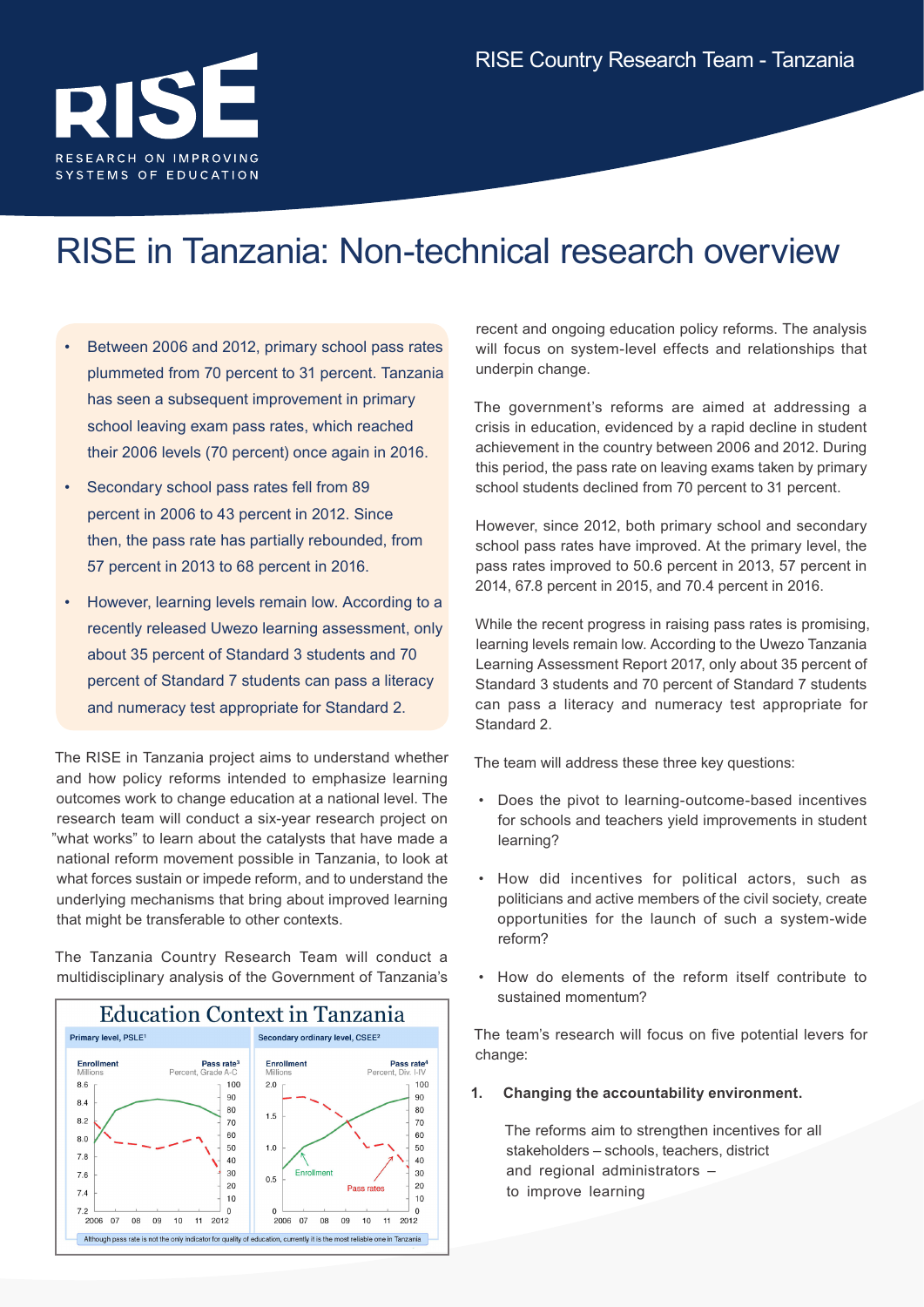outcomes by publicising national assessment results, which are linked to reputational (and possibly monetary) rewards.

**Official school rankings:** The schools' performance will be listed under a "stop light" system, with billboards and publications highlighting the best schools as "green," the borderline-acceptable schools as "yellow," and failing schools as "red." The rankings – distributed to parents and the general public – will make the schools' relative standing clear. Key questions:

- What is the effect of providing official rankings of primary and secondary schools to the public?
- Does information dissemination help increase accountability of stakeholders?



**School Incentive Scheme:** The best-improving schools, based on pass rates, receive a grant, to be used as they see fit, in high-profile regional and national events. Key questions:

- Does providing monetary incentives help improve student outcomes?
- Do schools use their funds effectively for improvements?
- 2. Building a coalition to enact and sustain reform.

The success of the reform programme will depend on the ability of political leaders to maintain a coalition of various stakeholders. Given Tanzania's decentralised education system, local government leaders and other large groups of local stakeholders (such as teachers), need to have aligned incentives with those at the national level to push forward reform rather than block it. The key question:

- Does the reform programme's accountability system help build a coalition and to align local and national stakeholder interests to sustain reform?
- 3. Motivating teachers.

Teachers are one of the most crucial inputs into the education system, and understanding what works to motivate them is imperative. The initial iteration of the reform programme allowed for a large influx of income to teachers by clearing a backlog of unpaid wages, along with promises to improve accountability in this regard. The key questions:

- Do teacher salaries impact teacher motivation and change indicators such as absenteeism, increased time-on-task and willingness to master their teaching material?
- Do teacher salaries impact teacher accountability and involvement in change?
- 4. Re-orienting the education system to focus on basic skills and remedial education.

Education systems in developing countries often fail to provide foundational competencies and numeracy to many students in early grades, which prevents students from accumulating knowledge in later years. Two key initiatives from the initial reform programme package address this problem:

**National reading, writing, arithmetic (3R) assessment and training:** Launched in late 2013, the initiative sampled a set of primary school students for skills measurement and also trained 12,300 teachers on 3R teaching skills.

**Student Teacher Enrichment Program (STEP):** The STEP initiative provides teacher training for remedial education, which focuses teachers' attention on the poorest performing students to give them the basic tools that are prerequisites to learning at higher levels. The key question:

- Can investments in basic skills teaching and assessments improve outcomes?
- 5. Improving school financing and management practices.

Management and funding have been identified as important issues. This reform programme includes two initiatives that specifically address bottlenecks: